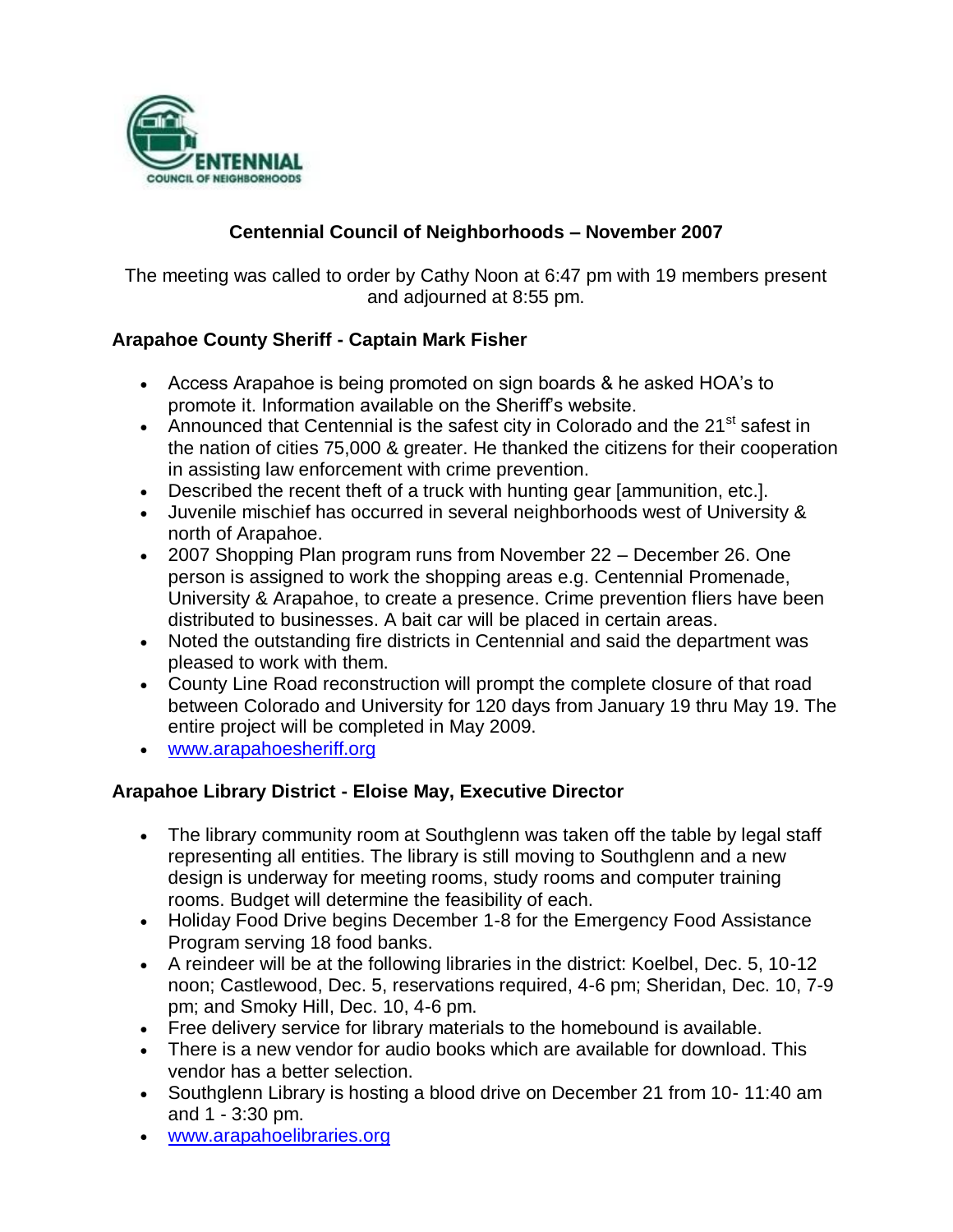# **Fire Districts - Chief John Mullin, Littleton Fire District**

- 70% of calls are medical calls and the sheriff's department always responds to provide backup for fire emergencies.
- Wild land fire fighting continues in California and several units from Colorado have responded.
- Snow plan: several items have been purchased in anticipation of winter storms.
- Littleton Station 14 was out of service for a month due to construction and mold/asbestos abatement. Addresses served by this station were fed into the computers of other fire districts who covered that area during the construction of Station 14.
- During the holiday season, unattended candles are the major cause of fire. Spread the word.
- [www.cfpd.org](http://www.cfpd.org/) [www.littletongov.org/fire](http://www.littletongov.org/fire) [www.parkerfire.org](http://www.parkerfire.org/) [www.southmetro.org](http://www.southmetro.org/)

## **South Suburban Rec. District - Jean Flynn,**

- All facilities are open to the public. Fees are based on residency or nonresidency of district.
- Holiday Arts & Crafts at Goodson December 1 from 9:30-4:00 pm. Free admission & 75 booths
- Recycle Christmas Trees December 26 thru mid January at the Willow Spring Service Center on Holly. Free mulch is available to all residents.
- Resolutions: Attend a free orientation to fitness machines beginning Monday January 7 – January 22. Register online.
- Blood Screenings, 7-9:30 am: Jan. 15 Lone Tree; Jan. 16 Goodson; Jan. 17 Buck. \$40 fee.
- Free throw contest for boys & girls, age 8-13, Jan. 6 at Buck Rec Center. Denver Nuggets Skill Challenge, kids, 7-14, compete in dribbling, passing and shooting events to qualify to appear at the Pepsi Center.
- **[www.sspr.org](http://www.sspr.org/)**

### **Arapahoe Park & Rec - Rebecca Nash (report submitted)**

- The trail is under construction east of Buckley and south of Orchard & includes a bridge and two horse crossings over the creek.
- Trails Rec Center will have its Art and Pottery sale on December 1-2.
- [www.arpd.org](http://www.arpd.org/)

# **City of Centennial - Gail Carissimi, Citizen Liaison**

- The new City website is interactive.
- Patrick Anderson will be sworn in on December 3 as Ward III council member replacing Andrea Suhaka.
- Recounting of all the ballots began this week to confirm the winner for the final seat on the Charter Commission.
- City budget workshop on November 17 went well and \$400,000 would be added to reserves at the end of 2008. It includes additional funding for code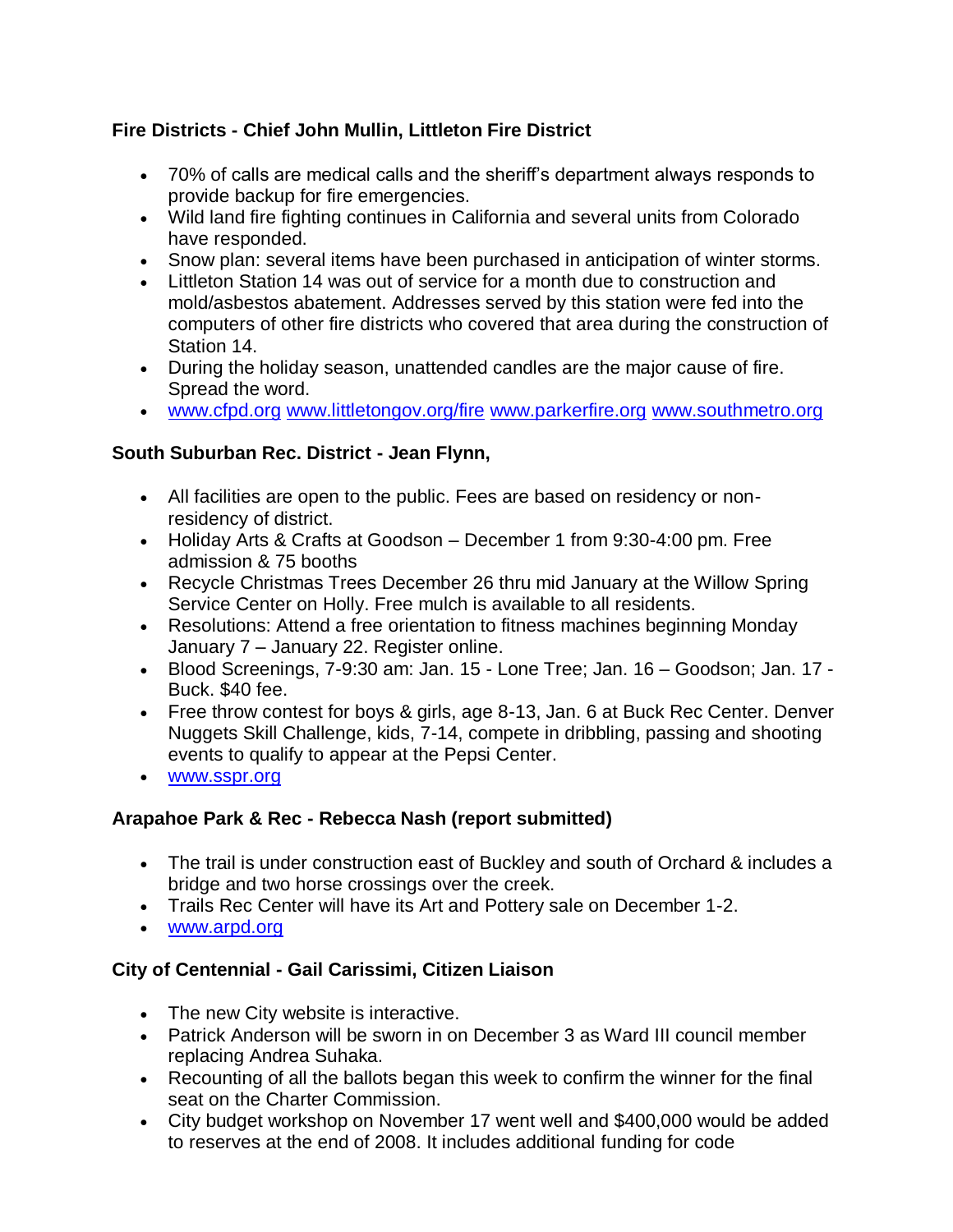enforcement, approval of budget for the Sheriff's office, approval of a preventative maintenance program for the city's streets and funding for a new Public Works program to begin July 1, 2008, new software in the courts, planning and development and citizen complaints to allow more interactivity by the public, and possibly two community events in 2008 – to be announced.

- Centennial Youth Commission has organized a food drive for the Interfaith Food Bank assisted by the fire districts.
- Code Enforcement is planning a workshop similar to the planning workshop and is also available to attend CenCON and HOA meetings.
- Councilman Ron Weidman reported that city plans for participation in funding in the community room at Southglenn is off the table at this point. He is participating in the vote recount for the final seat on the Charter Commission.
- [www.centennialcolorado.com](http://www.centennialcolorado.com/)

### **Plans Presentations**

### **Caley & Greenwood Plaza Blvd. 3.2 acre residential zoning request - Steve Biagiotti**

- Councilman Ron Weidman was not present for the following discussion and for the remainder of the meeting.
- The proposed Centennial Tower location is on the SW corner of Caley and Greenwood Plaza Blvd. Steve Biagiotti has been the owner of the 3.2-acre property since 1985. He has a PDP application on file asking for a residential overlay on the site. Since the city adopted the sub area plan and master plan for that area, some modifications will be made. The PDP will include mixed residential and commercial. The tower ranges from a 6-stories to 23-stories with retail on the first level. Retail includes about 12,000 sq. feet & 289 units in the 6 story building with luxury apartments. 17,000 sq. feet is the footprint for the taller building. The total acreage covers approx. 20,000 sq. ft. Rents will be at \$225/sq. foot.
- Concerns: The loss of tax dollars from commercial businesses. Over-building of residential may lead to a glut of residential units on the market. CenCON would like to see an increase in the amount of retail or office space.

### **Streets at Southglenn Update - David Goldberg, Alberta Development Partners**

- All financing on the project has been closed and they are actively under construction and working on the infrastructure. Vertical construction will begin first of year.
- Best Buy, Staples, Dick's Sporting Goods, & Macy's Home Store (which will relocate to SE corner of Race Street and Arapahoe) will open in fall 2008. The residential portion will open in spring 2009. They are about 80% committed with tenants on retail side including several New York retail interests. 143,000 sq feet of office space is available.
- Negotiations are underway with a 20,000 sq ft. engineering firm as well as many other possibilities for potential tenants.
- There are 202 luxury apartment housing units planned which is less than the original plan. Jr. anchor and retail will be located on the lower level.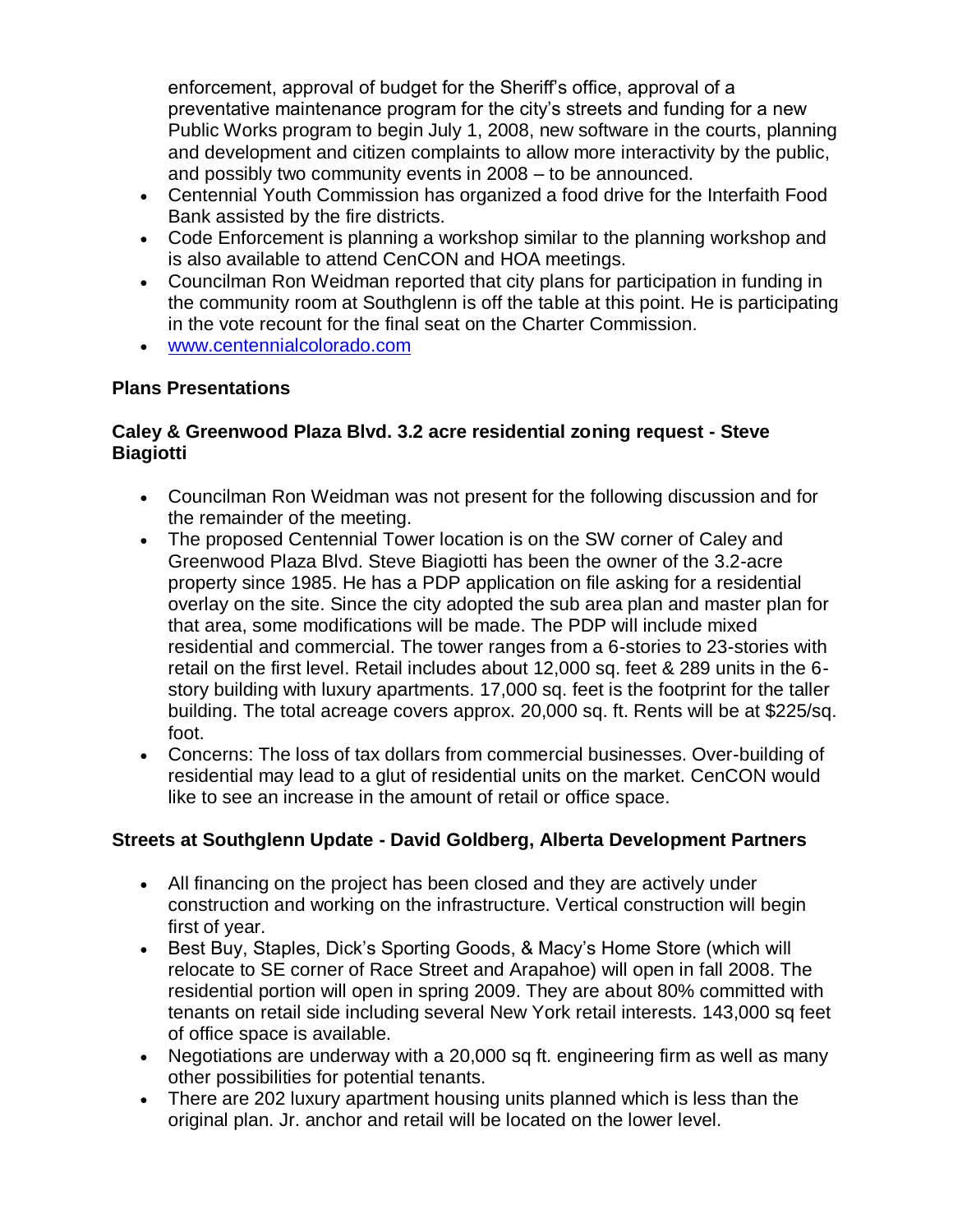- Access to the property will remain roughly the same. The reconfiguration of the intersection of Arapahoe & University will include drainage improvements. RTD requirements are difficult to meet unless private funding pays for any improvements.
- The sales center is being used for a development and marketing office and is open to the public.

### **CenCON Business**

**Cathy Noon, President:** Bylaws have been updated and are available on the CenCON website. Planning 101 Workshop notebook was passed around. She is on the email list for County Line Road and will disburse that information.

- Planning 101 Workshop: Evaluation comments were very positive. The session had a significant amount of content and there was some interest in working on plans for CenCON. Funds for a workshop with CenCON have been budgeted by the city for next year. Wayne Reed has asked to come in January to present a draft Neighborhood Guide. As a result of the workshop, Cathy has been contacted by Casey Henderson of the City planning staff to do a traffic presentation.
- Charter Commission will meet on Thursday evening and a schedule has been announced. March 3 is the deadline for submitting the charter to council and the election will be on June 10.

**Rhonda Livingston, President Pro Tem**: Announced: Dec. 5 - public hearing on draft Metro Vision 2030 Plans; Dec. 6 - Parker Road Corridor Study meeting; Holiday Boutique on November 29-30, 10-4:00, at Centennial Medical Plaza.

**Ron Podboy, 1st Vice President:** Pursuing a few other potential members. Currently there are 49 members.

### **Minutes - Gerry Cummins, Secretary**

It was moved by Don Doerr and seconded by Evan Williams to approve the minutes of the October meeting. Motion carried.

#### **Treasurer's Reports - Don Strickland, Treasurer**

| <b>Checking</b><br>Previous Balance: | \$1119.37 | <b>Savings<br/>Previous Balance:</b> | \$2953.09 |
|--------------------------------------|-----------|--------------------------------------|-----------|
| Income:                              |           | 0.00 Income (Interest):              | 0.00      |
| <b>Bank Correction:</b>              | 15.00     |                                      |           |
| <b>Closing Balance:</b>              |           | \$1104.37 Closing Balance:           | \$2953.09 |